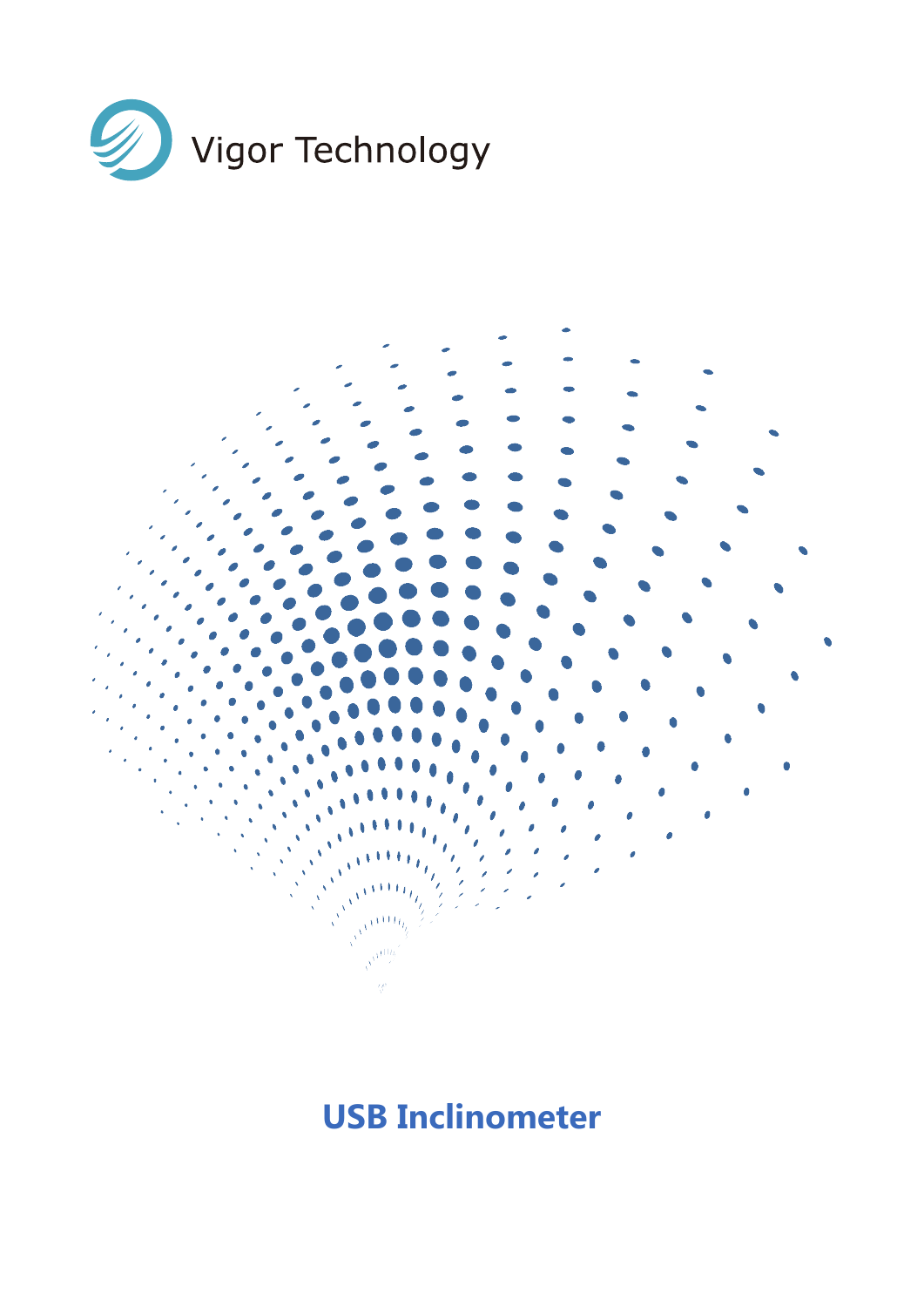# **USB Inclinometer**

### **Features**

- Reference with USB2.0 protocol
- P2P and compatible with any USB port
- USB bus power supply, no need external battery
- Patent tilt measuring technical, real high accuracy
- Provide multi-function PC software, easy to debug & acquire
- Intelligent AIS & data transmission control system.
- Support 1Mbp/s(optional 12Mb/s) transmission speed
- ±8KV electrostatic interface protection and anti-electromag- ction netism interference design
- Support Windows98/Windows2000/ Windows XP/ Vista/Win7/Linux system

## **Descriptions**

USB inclinometer is based on Vigor patent tilt measurement technology and combined with USB module, can be broadly used in various industry& lab test applications. Not only meet critical null repeatability, also suite to static/dynamic leveling with different modules in platform leveling application. With real high combined accuracy, this unit performs high accuracy data of any angle point while testing.

USB inclinometer compatible with USB2.0 standard, with data transmission control system. It uses USB bus for power supply but not the external battery. It adopts P2P working mode, with USB driver software, meanwhile Vigor provides much PC software (include driver software) for function setting, data acquisition & record.

USB inclinometer has strong measuring ability:

- √ Combine with gyro module, realize static/dynamic angle measuring for low/rapid platform leveling
- √ Combine with vibration module, realize FFT computations in-time, output vibration frequency and amplitude data directly, eliminate the influence of environment vibration
- √ Combine with GPS module, realize data synchronization data acquisition and local position data in different installation places
- √ Further confirmed that offset, repeatability, hysteresis, turn on repeatability etc. parameters which are important influence factors to unit total performance evaluation
- √ Internal enhanced advanced intelligent algorithms drastically reduce cross-axis sensitivity, Upgrade real tilt angle measuring accuracy, abandoned the traditional incomplete understanding for tilt angle measurement precision concept
- √ Greatly reduce measuring errors when the real tilt direction not consistent for unit's actual sensitive axis
- √ Short-circuit, transient voltage and transposition protection to adapt to industry environment
- √ User can set zero point, baud rate, local gravitational acceleration value, zero calibration, vibration suppression filter coefficients, ID address, refresh rate, etc.

C11 is USB2.0 standard cable, matched with standard USB port to get power and transmit data, max. transmission distance 15m.





Picture 1 PC & USB Connection (The dynamic library and source code disk will be enclosed with standard USB inclinometer, as well as 2 meter double shield USB wire.)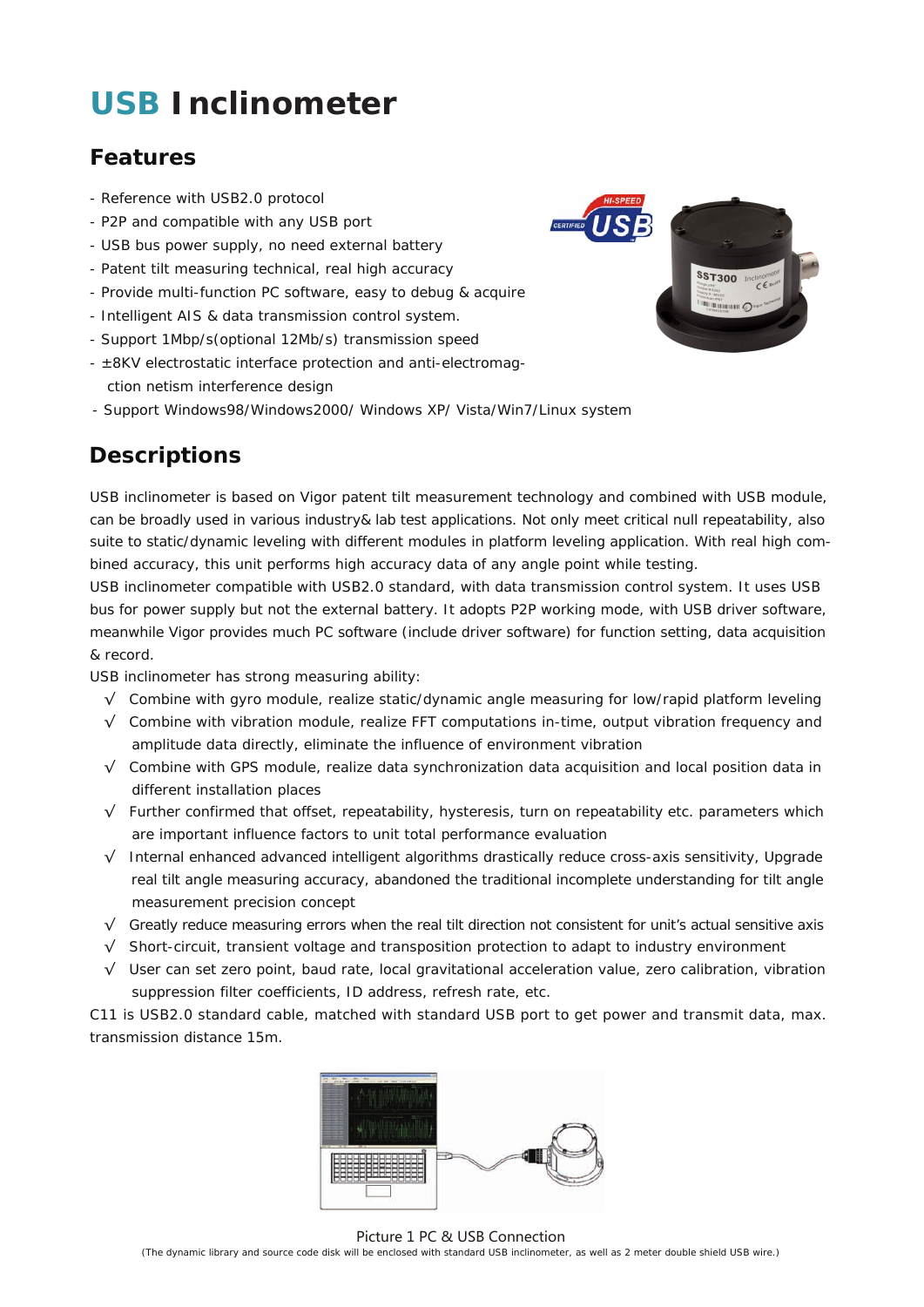#### **Performances**

#### Table 1 Specifications

|                                                |                               | ±5°                                                 | ±10°          | ±15°             | ±30°         | ±45°               | ±60°         |  |
|------------------------------------------------|-------------------------------|-----------------------------------------------------|---------------|------------------|--------------|--------------------|--------------|--|
| Measurement range<br>Combined absolute         |                               |                                                     |               |                  |              |                    |              |  |
|                                                |                               | ±0.01°                                              | $\pm 0.015$ ° | $\pm 0.02$ °     | $\pm 0.04$ ° | $\pm 0.06^{\circ}$ | ±0.08°       |  |
| $accuracy^{\circ}(\textcircled{e}25^{\circ}C)$ |                               |                                                     |               |                  |              |                    |              |  |
|                                                | Absolute linearity            | ±0.06                                               | $\pm 0.03$    | ±0.03            | ±0.03        | ±0.02              | ±0.02        |  |
|                                                | (LSF, %FS)                    |                                                     |               |                  |              |                    |              |  |
| Cross-axis<br>Accuracy                         |                               | $±0.1%$ FS                                          |               |                  |              |                    |              |  |
| subroutine<br>parameter                        | sensitivity <sup>2</sup>      |                                                     |               |                  |              |                    |              |  |
|                                                | Offset <sup>®</sup>           | ±0.005°<br>±0.008°                                  |               |                  |              |                    |              |  |
|                                                | Repeatability                 | ±0.0025°                                            |               |                  |              |                    |              |  |
| Hysteresis                                     |                               | ±0.0025°                                            |               |                  |              |                    |              |  |
| Allowed installation                           |                               | $±4.0^\circ$                                        | $±3.0^\circ$  | $±2.5^\circ$     | $±1.5^\circ$ | $±1.2^\circ$       | $±1.2^\circ$ |  |
|                                                | misalignment <sup>®</sup>     |                                                     |               |                  |              |                    |              |  |
|                                                | Input-axis mislignment        |                                                     |               | $\leq \pm 0.1$ ° |              |                    |              |  |
|                                                | Sensitivity temperature drift | ≤100ppm/°C                                          |               |                  | ≤50ppm/°C    |                    |              |  |
|                                                | coefficient (max.)            |                                                     |               |                  |              |                    |              |  |
| Offset temperature drift                       |                               |                                                     |               | ≤0.003°/°C       |              |                    |              |  |
| coefficient(max.)                              |                               |                                                     |               |                  |              |                    |              |  |
| Offset turn on repeatability <sup>®</sup>      |                               | ±0.008°                                             |               |                  |              |                    |              |  |
| Resolution                                     |                               | $0.0025^\circ$                                      |               |                  |              |                    |              |  |
| Long-term stability <sup>®</sup>               |                               | ≤0.02°                                              |               |                  |              |                    |              |  |
| Measurement axis                               |                               | 1 or 2 axis                                         |               |                  |              |                    |              |  |
| Temperature sensor                             |                               | Range, -50~125°C. Accuracy: ±1°C                    |               |                  |              |                    |              |  |
|                                                |                               | USB 2.0 output                                      |               |                  |              |                    |              |  |
|                                                |                               | High transmission speed up to 1Mb/s, highest 12Mb/s |               |                  |              |                    |              |  |
|                                                | Output                        | Support standard USB2.0, compatible with USB 1.1    |               |                  |              |                    |              |  |
|                                                |                               | According to USB2.0 standard                        |               |                  |              |                    |              |  |
| Cold start warming time                        |                               | 60s                                                 |               |                  |              |                    |              |  |
| Response time <sup>®</sup>                     |                               | $0.3s(@t_{90})$                                     |               |                  |              |                    |              |  |
| Refresh rate(digital output)                   |                               | 5Hz (Optional 10Hz, 20Hz)                           |               |                  |              |                    |              |  |
| Power supply                                   |                               | USB power supply                                    |               |                  |              |                    |              |  |
| Power consumption                              |                               | Average current ≤60mA                               |               |                  |              |                    |              |  |
| Operation temperature range                    |                               | $-40 \sim 85^{\circ}$ C                             |               |                  |              |                    |              |  |
| Storage temperature range                      |                               | $-60 - 100^{\circ}C$                                |               |                  |              |                    |              |  |
| Insulation resistance                          |                               | $100M\Omega$                                        |               |                  |              |                    |              |  |
| <b>MTBF</b>                                    |                               | ≥25000 h/times                                      |               |                  |              |                    |              |  |
| Shock                                          |                               | 100g@11ms, three-axis, half-sine                    |               |                  |              |                    |              |  |
| Vibration                                      |                               | 8qrms, 20~2000Hz                                    |               |                  |              |                    |              |  |
| Protection                                     |                               | IP65 (Optional IP67)                                |               |                  |              |                    |              |  |
| Connecting                                     |                               | Military class connector (MIL-C-26482)              |               |                  |              |                    |              |  |
| Weight                                         |                               | 400g (without connector and cable)                  |               |                  |              |                    |              |  |

① Combined absolute accuracy means the compositive value of sensor's absolute linearity, repeatability, hysteresis, offset and cross-axis sensitivity error. (in room temperature condition) as

 $\Delta$ = $\pm$   $\sqrt{ }$  absolute linearity<sup>2</sup>+repeatability<sup>2</sup>+hysteresis<sup>2</sup>+offset<sup>2</sup>+cross-axis sensitivity<sup>2</sup> error<sup>2</sup>

② The cross-axis sensitivity means the angle that the tilt sensor may be banked to the normal tilt direction of sensor. The cross-axis sensitivity (±0.1%FS) shows how much perpendicular acceleration or inclination is coupled to the inclinometer output signal. For example, for the single-axis inclinometer with range ±30°(assuming the X-axis as measured tilt direction), when there is a 10° tilt angle perpendicular to the X-axis direction(the actual measuring angle<br>is no change, example as +8.505°), the output signal will generate SST300`s cross-axis sensitivity is 0.1%FS, the extra error is 0.1%×30°=0.03°(max), then real output angle should be +(8.505°±0.03°). In SST300 series, this error has been combined into the absolute accuracy

③ Offset means that when no angle input (such as the inclinometer is placed on an absolute level platform), output of sensor is not equal to zero,the actual output value is zero offset value.

④ Allowed installation misalignment means during the installation, the allow able installation angle deviation between actual tilt direction and sensor's nature measurement direction. In general, when installed,SST300 sensor is required that the measured tilt direction keep parallel or coincident with sensor designated edge, this parameter can be allowed a certain deviation when sensor is installed and does not affect the measurement accuracy.

⑤ Offset turn on repeatability means the repeatability of the sensor in repeated by supply power on-off-on many times.

⑥ Long-term stability means the deviation between the statistics of the maximum and the minimum output value after a year of continuous power supply when the sensor is at 20℃ .

⑦ The response time refers to the angle sensor in a step change (such as the angle changes from -10 ° to +10 °within 5ms), the time required that output of the sensor achieved to the standard value of 90%. The index is different from the sensor set-up time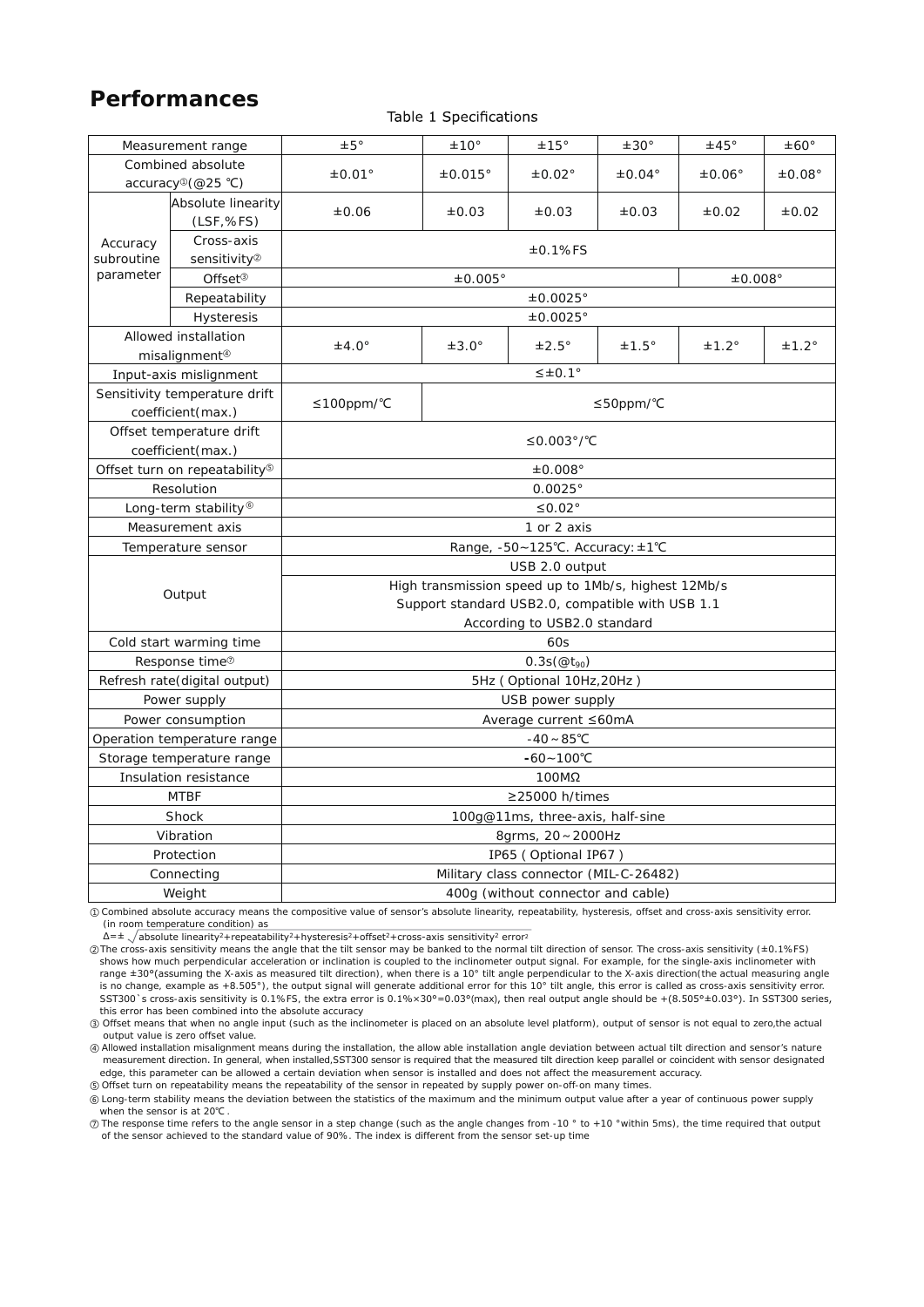#### **Dimensions (mm)**



Picture 2 Housing with MIL class connector

### **Wiring**



Picture 3 MIL connector socket (View from outside)

#### Table 2 USB socket pin definition

| Pin | Signal     |
|-----|------------|
| Α   | <b>VCC</b> |
| B   | <b>GND</b> |
| C   | <b>NC</b>  |
| D   | <b>NC</b>  |
| E   | DATA-      |
| F   | $DATA+$    |
| G   | <b>NC</b>  |



Picture 4 Standard USB cable/plug(C11)

### **Ordering**



For example, if order a dual-axis USB inclinometer, with range ±15°, the accuracy at room temperature is ±0.02°, same the range of -20~60℃, USB output, 2m shield cable, anti-vibration module, the model should be SST302-15-G10-F5 -00-C11-D3(2m, enclosed referred disk (dynamic library, source code and instruction)

Meanwhile some optional accessories (See table 4)

PC application software——order number SST003-04-09

Magnetic base——order number SST003-01-01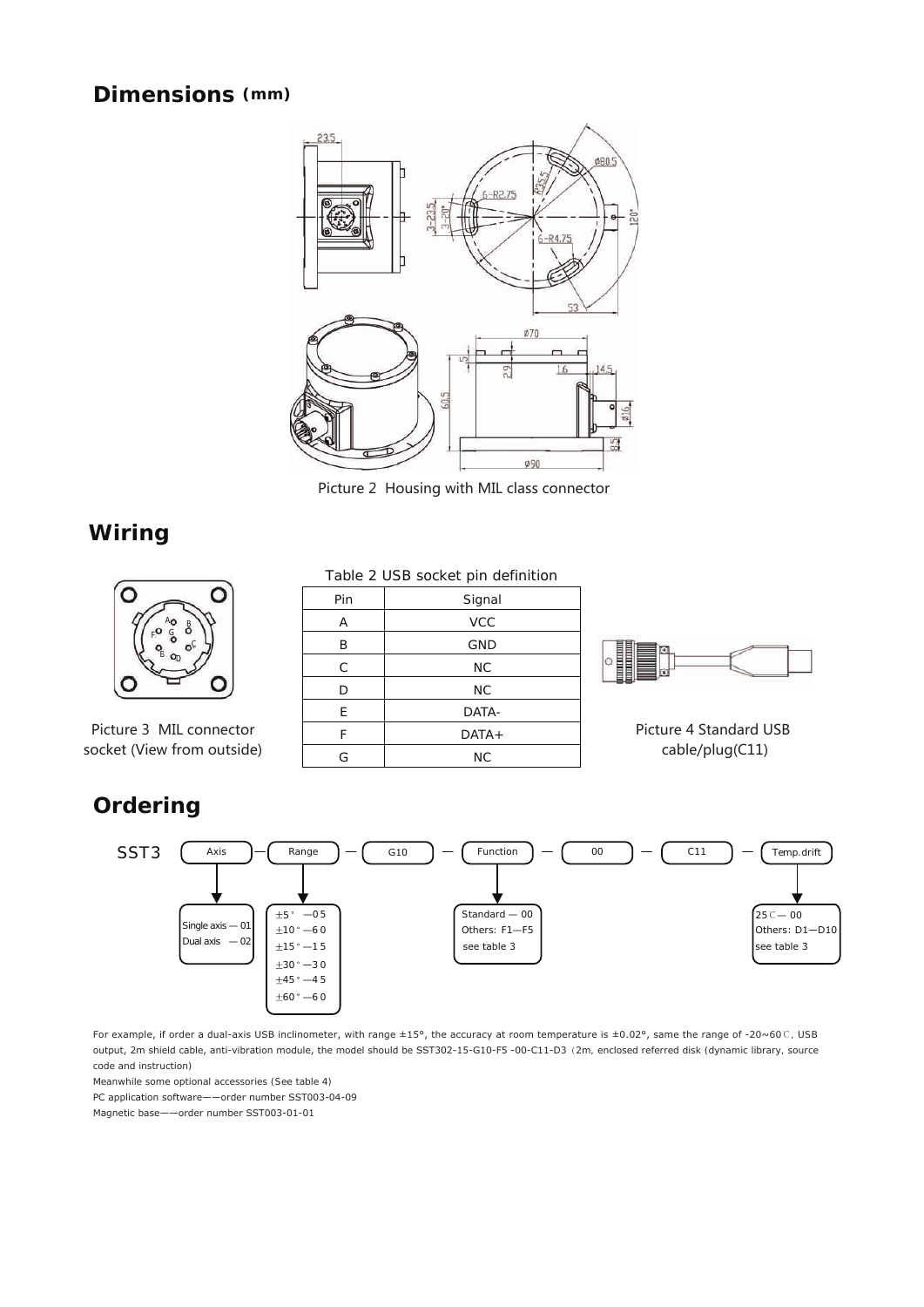## **Accessories & Options**

|  |  |  | Table 3 Accessories |
|--|--|--|---------------------|
|--|--|--|---------------------|

| Item                               | Order Code      | Accessories name  | Function                                                                                                |  |
|------------------------------------|-----------------|-------------------|---------------------------------------------------------------------------------------------------------|--|
|                                    |                 |                   | Positioning accuracy 2.5m CEP; 2.0m @ SBAS                                                              |  |
|                                    |                 |                   | Local gravity acceleration automatic revision                                                           |  |
|                                    | F <sub>1</sub>  | <b>GPS</b> module | Time pulse accuracy: 30ns RMS, Original data refresh rate: 4Hz                                          |  |
|                                    |                 |                   | Speed accuracy: 0.1m/s, Receiver type: GPS L1 band, C/A code;                                           |  |
|                                    |                 |                   | Higher positioning accuracy GPS available                                                               |  |
|                                    |                 | Compass module    | $2-Axis$                                                                                                |  |
|                                    |                 |                   | Electronic compass technology                                                                           |  |
|                                    | F <sub>3</sub>  |                   | Heading measurement range: 0~360°, Heading accuracy: <±1.0°RMS                                          |  |
| Functional<br>module<br>(built-in) |                 |                   | With hard magnetic compensation                                                                         |  |
|                                    |                 |                   | Optional higher precision or three-dimensional compass module                                           |  |
|                                    | F4              |                   | ±100/250/400°/s, X/Y/Z axis dynamic angular rate                                                        |  |
|                                    |                 | Gyro module       | In-run bias: ±0.02°/s, Non-linearity: 0.1%FS                                                            |  |
|                                    |                 |                   | Bandwidth: 50Hz, Noise density: 0.02°/s/√Hz                                                             |  |
|                                    |                 |                   | Higher accuracy gyro module available                                                                   |  |
|                                    | F <sub>5</sub>  | Vibration module  | Three-axis vibration detection, frequency response≤5 kHz                                                |  |
|                                    |                 |                   | Range: $0q - \pm 1q / \pm 5q / \pm 10q / \pm 20q$ , adjustable                                          |  |
|                                    |                 |                   | Sampling(real-time): 20.48 kSPS                                                                         |  |
|                                    |                 |                   | Filter programmable, 11pcs set points                                                                   |  |
|                                    |                 |                   | FFT, 512-point, real valued, all three-axis(x, y, z)                                                    |  |
|                                    |                 |                   | Storage: 14 FFT records on all three-axis(x, y, z)                                                      |  |
|                                    |                 |                   | Alarm programmable, 6 spectrums                                                                         |  |
|                                    | D <sub>1</sub>  | Temperature drift | Temperature compensation range $0 \sim 60^{\circ}C$ , accuracy $\pm 0.01^{\circ} @ \leq \pm 30^{\circ}$ |  |
|                                    | D <sub>2</sub>  | Temperature drift | Temperature compensation range $0 \sim 60^{\circ}C$ , accuracy $\pm 0.01^{\circ}$ @ > $\pm 30^{\circ}$  |  |
|                                    | D <sub>3</sub>  | Temperature drift | Temperature compensation range -20~60°C, accuracy $\pm$ 0.02°@ $\leq$ $\pm$ 30°                         |  |
|                                    | D <sub>4</sub>  | Temperature drift | Temperature compensation range -20~60°C, accuracy $\pm$ 0.02° $@> \pm 30°$                              |  |
| Temperature<br>drift               | D <sub>5</sub>  | Temperature drift | Temperature compensation range -30~60°C, accuracy $\pm$ 0.03° @ $\leq$ $\pm$ 30°                        |  |
|                                    | D <sub>6</sub>  | Temperature drift | Temperature compensation range -30~60°C, accuracy $\pm$ 0.03° @> $\pm$ 30°                              |  |
|                                    | D7              | Temperature drift | Temperature compensation range -40~65°C, accuracy ±0.05° @ ≤ ±30°                                       |  |
|                                    | D <sub>8</sub>  | Temperature drift | Temperature compensation range -40~65°C, accuracy $\pm$ 0.05°@> $\pm$ 30°                               |  |
|                                    | D <sub>9</sub>  | Temperature drift | Temperature compensation range -40~85°C, accuracy ±0.05°@≤±30°                                          |  |
|                                    | D <sub>10</sub> | Temperature drift | Temperature compensation range -40~85°C, accuracy ±0.05°@>±30°                                          |  |

#### Table 4 Options

| Item         | P/N          | Option name                                           | Function                                                                                                                                                |
|--------------|--------------|-------------------------------------------------------|---------------------------------------------------------------------------------------------------------------------------------------------------------|
| Installation | SST003-01-01 | Magnetic base                                         | 50kg suction, permanent magnet, stainless steel<br>materials                                                                                            |
| tools        | SST003-01-04 | Adjustable base with                                  | Three-points adjustment, resolution 0.001mm,                                                                                                            |
|              |              | micrometer screw                                      | stainless steel materials                                                                                                                               |
| Software     | SST003-04-09 | PC application software                               | Setting function, Command function, Tool function<br>Operating platform: windows XP, Windows 7<br>More information please see datasheet of this options |
| Power        | SST003-09-02 | Portable battery packs                                | Output 24VDC, Continuous work 24 hours, IP65,<br>rechargeable                                                                                           |
|              | SST003-11-01 | Test report for cross-axis<br>sensitivity             | Test report under banking tilt, average 11 points<br>of full range                                                                                      |
| Test report  | SST003-11-02 | Absolute linearity                                    | Average 21 points of full range                                                                                                                         |
|              | SST003-11-03 | Test report for Alloewd<br>Installations misalignment | Axis migration test report for vertical and<br>horizontal axis of inclinometer, 3 angles                                                                |